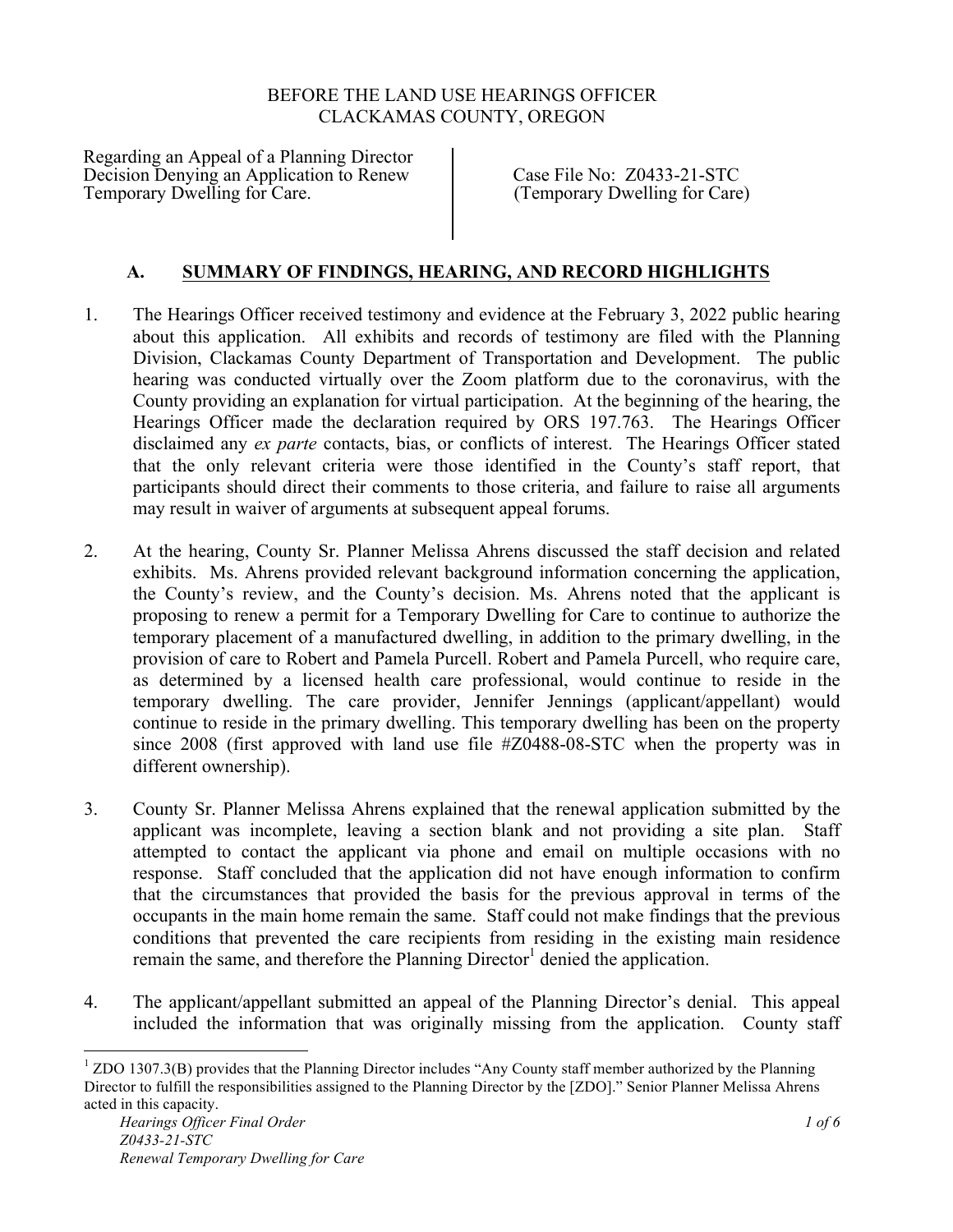recommended renewal of the permit following review of the additional information submitted with this appeal. The applicant/appellant affirmed her agreement with this recommendation. The County did not receive any comments with respect to the application for renewal of this permit, and the County did not receive any comments with respect to this appeal. No one opposed the renewal of this permit for temporary dwelling for care.

5. The hearings officer asked whether any party or member of the audience wanted an opportunity to provide additional evidence, arguments, or testimony, and no one requested this opportunity. The applicant affirmed that she wished to waive the period for final written argument. The hearings officer approved the application and closed the record.

### **B. FINDINGS AND DISCUSSION**

This case involves the appeal of a Planning Director decision denying an application for renewal of a Temporary Permit. An application for a Temporary Permit is subject to a Type II procedure, whereby the Planning Director makes the decision. The Planning Director<sup>2</sup> denied the application, and this appeal followed.

The evidence presented is reliable, probative and substantial evidence upon which to base a determination in these matters. This application is subject to the standards and criteria of Clackamas County Zoning and Development Ordinance (ZDO) Section 1204. The application was initially processed by the County under ZDO Section 1307 as a a renewal of a temporary permit for a Temporary Dwelling for care, as Type II procedure whereby the Planning Director is the initial decision review authority, and the Hearings Officer is the appeal review authority.<sup>3</sup> The appeal discussed below is reviewed subject to the appeal procedures contained in ZDO 1307.13. These procedures provide for de novo review of the application whereby all issues of law and fact are heard anew, and no issue of law or fact decided by the lower-level review authority is binding on the parties in the hearing. The record of the initial proceedings shall, however, be made a part of the record of the appeal. New parties may participate, and any party may present new evidence and legal argument by written or oral testimony.

# **Section 1204.04 TEMPORARY DWELLING FOR CARE**

Section 1204 of the ZDO, Temporary Permits, sets forth the process, standards and requirements for reviewing an application to renew a permit for a Temporary Dwelling for Care. The proposed renewal of a Temporary Dwelling for Care is subject to the criteria and standards of Section 1204 that are outlined below:

### 1204.04 TEMPORARY DWELLING FOR CARE

C. A temporary permit for a dwelling for care may be approved for a period not to exceed two years in the EFU, TBR, and AG/F Districts and for a period not to exceed three years in any other zoning district. The permit may be renewed, subject to review as a Type II application pursuant to Section 1307, for a period not to exceed two years in the EFU, TBR, and AG/F

<sup>&</sup>lt;sup>2</sup> ZDO 1307.3(B) provides that the Planning Director includes "Any County staff member authroized by the Planning Director to fulfill the responsibilities assigned to the Planning Director by the [ZDO]." Senior Planner Melissa Ahrens acted in this capacity.

<sup>&</sup>lt;sup>3</sup> See Table 1307-1: Land Use Permits by Procedure Type.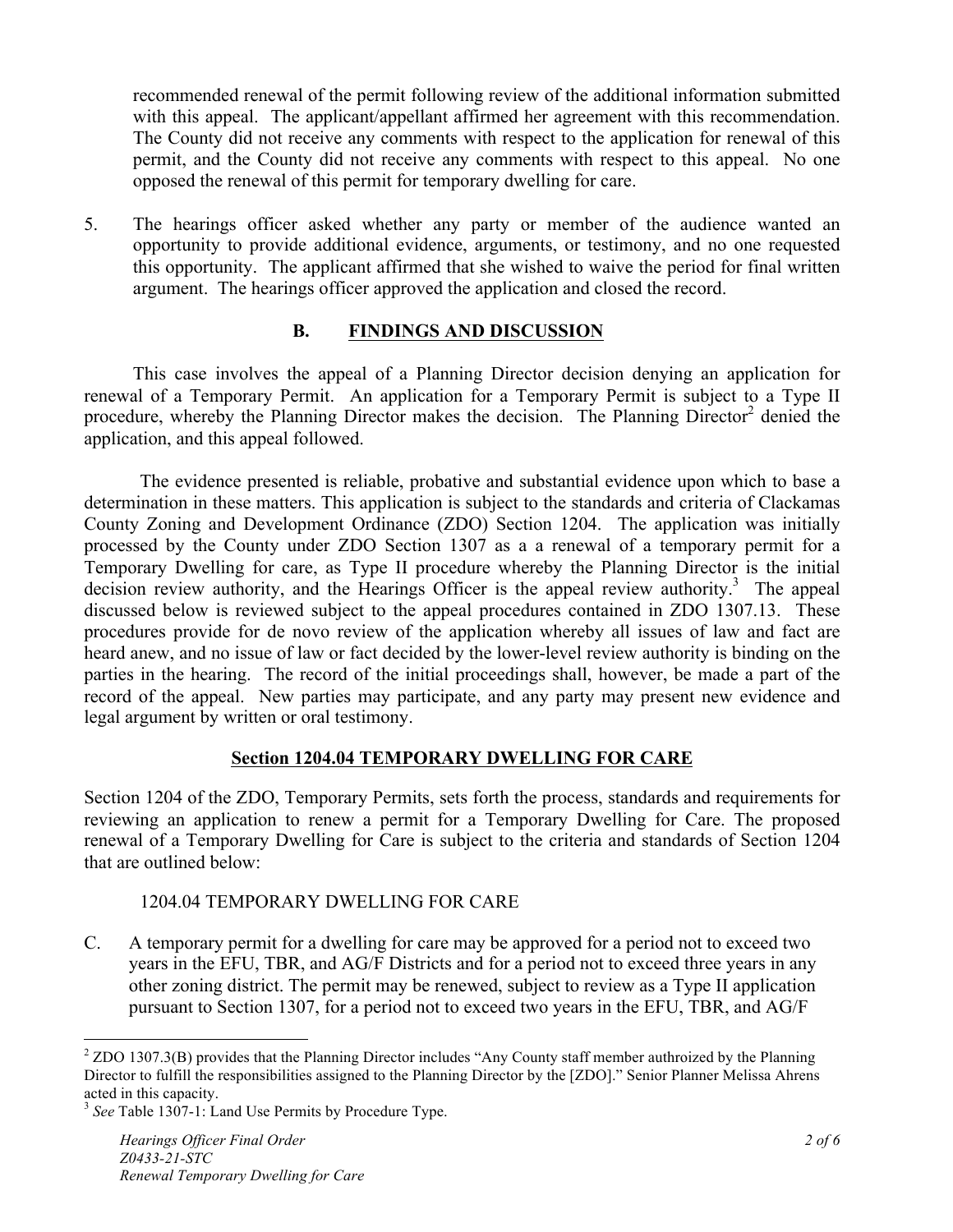Districts and three years in any other zoning district. A temporary permit for a dwelling for care may be renewed an unlimited number of times.

*Finding: The Temporary Dwelling for Care is located in the AGF Zoning District, and was previously approved for a period not to exceed 3 years. The permit is being renewed subject to this review as a Type II application pursuant to Section 1307. The hearings officer concurs in the conclusion by staff that this criterion is met.*

- D. In lieu of Subsections 1204.04(A) and (B), a renewal application shall be subject to the following standards and criteria:
	- 1) The circumstances that provided the basis on which the previous permit was granted remain substantially similar.

*Finding: Staff has evaluated the submitted renewal application materials, and finds that the circumstances that provided the basis on which a previous permit was granted (under File No.Z0462-15) do not continue to remain substantially similar. The applicant left number 8*  in the application blank, which is a question asking for an explanation as to why the *existing home cannot accommodate the care recipients. In the last application submitted in 2015 the applicant explained that there were two adults and two teenagers living in the home and that was why there was not enough space for the care recipients. Staff attempted to contact the applicant via phone and email on multiple occasions with no response and do not have enough information to confirm that the circumstances that provided the basis*  for the previous approval in terms of the occupants in the main home remain the same. *Staff cannot make findings that the previous conditions that prevented the care recipients from residing in the existing main residence remain the same. If the reasoning is based on insufficient space then we would need to have supporting details (such as the size of the home and the number of bedrooms and bathrooms in the existing house) in a detailed floor plan. That has not been provided in the application. Additionally, in the 2015 application Robert Purcell was documented to require food preparation, this is no longer the case in the 2021 application. Staff therefore concluded that this criterion is not met.*

*In her appeal, applicant/appellant submitted the missing information, including site plan and this answer to question number 8 in the application: "Permanent dwelling is a 3 bedroom home/2 bath. 3 adults live in the home, no room for Pamela & Robert to reside in residence. Jennifer – caretaker - Daily medication, food preparation for Robert & Pamela Purcell. See attached site plan of permanent dwelling X – 3 bedroom – 3 adults living in home O – 2.1 bathroom 1,711 Sq. Feet. Staff reviewed this additional information provided by the applicant/appellant in her appeal, and determined this information supports finding that the circumstances that provided the basis on which the previous permit was granted remain substantially similar. Specifically, the previous conditions that prevented the care recipients from residing in the main residence remain the same. The hearings officer concurs in the recommended finding by staff that this criterion is met.*

2) A renewal application shall be accompanied by a signed statement from a licensed healthcare provider. The statement shall be dated within 90 days preceding the date the application is submitted and shall identify the care recipient and substantiate that the level of assistance required is substantially similar to, or greater than, the level required when the previous permit was granted.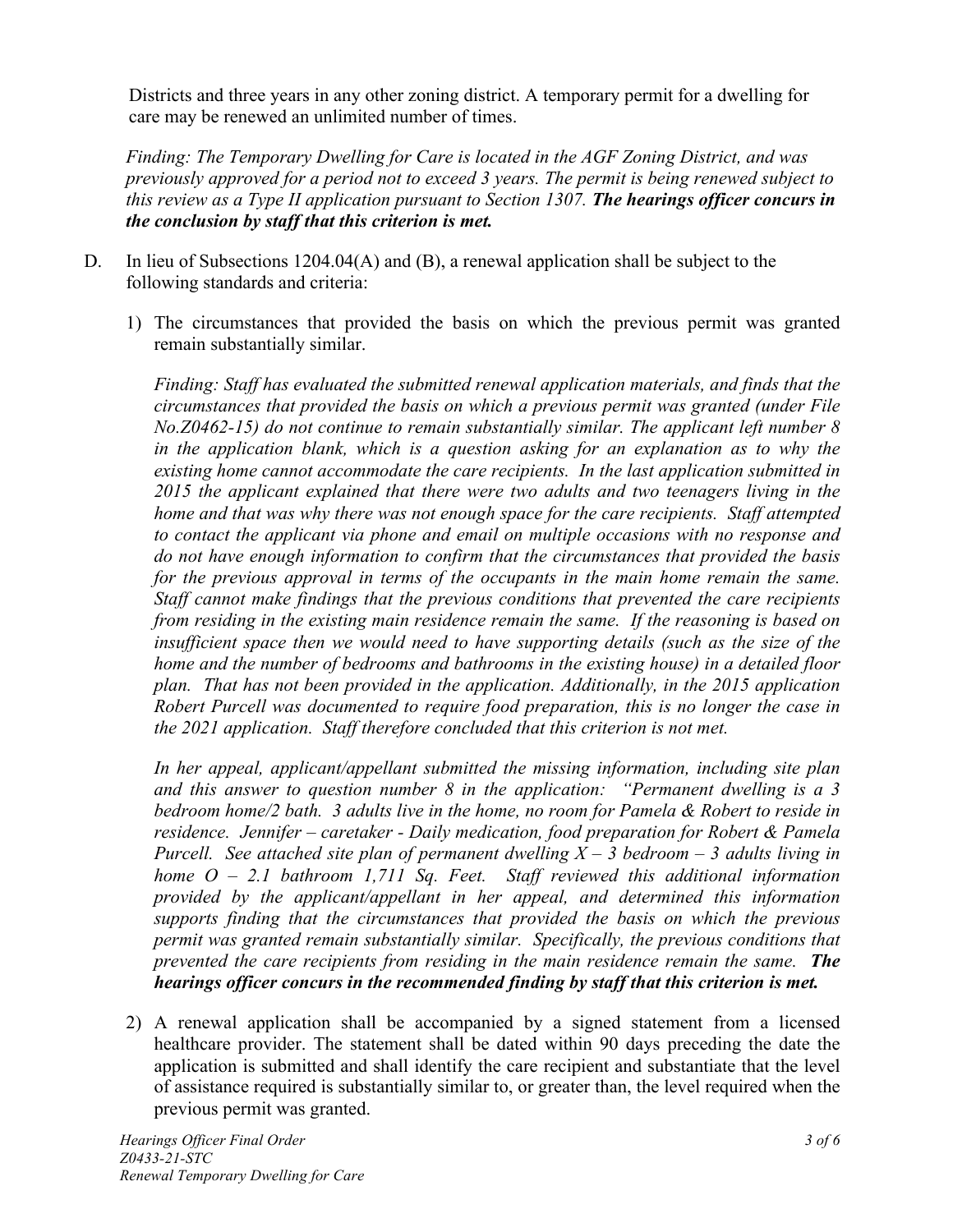*Finding: The applicant has provided a signed statement from Danielle Woodruff, a licensed healthcare provider, dated 9/15/21. The statement identifies that Pamela and Robert Purcell have medical conditions that continue to require the same, or greater, level of assistance that was required when the previous permit was granted. The hearings officer concurs in the conclusion by staff that this criterion is met.*

E. An application shall be evaluated as a renewal application rather than a new application if the permit is requested for the same lot, parcel, or tract and the same care recipient as the previous permit.

*Finding: The application is being evaluated as a renewal of a permit for a Temporary Dwelling for care, rather than a new application, because the permit is requested for the same lot as the previous permit and the care recipients, Pamela and Robert Purcell, are the same care recipient as the previous permit. The temporary dwelling will continue to be occupied by Pamela and Robert Purcell, who are receiving carefrom/to Jennifer Jennings. The permanent dwelling will continue to be occupied by Jennifer Jennings who is to provide care to Pamela and Robert Purcell. The hearings officer concurs in the conclusion by staff that this criterion is met.*

# **CONDITIONS OF APPROVAL**

**The conditions listed are necessary to ensure that approval criteria for this land use permit are satisfied. Where a condition relates to a specific approval criteron, the code citation for that criterion follows in parenthesis. Approval of this land use permit is based on the submitted land use application for Temporary Dwelling for Care and associated attachments filed with the County on 9/20/2021, as supplemented by the Appeal Form and associated attachments filed with the County on 12/29/2021. The conditions listed are necessary to ensure that approval criteria for this land use permit are satisfied. It shall be the responsibility of the property owner(s) to comply with the limitation of any approval resulting from the decision described herein.**

- 1. The temporary dwelling shall be connected to a sanitary sewer system or to an on-site wastewater treatment system approved by the County. The temporary dwelling shall use the same on-site wastewater treatment system used by the permanent dwelling, if that system is adequate to accommodate the additional dwelling. An exception may also be granted if more than one lawfully established on-site wastewater treatment system exists on the subject lot of record or tract.  $(ZDO Section 1204.04(C)(1))$
- 2. The temporary dwelling shall comply with the minimum yard depth standards for primary buildings in the applicable zoning district. (ZDO Section 1204.04(C)(2))
- 3. All water, electricity, natural gas, and sanitary sewer service for the temporary dwelling shall be extended from the permanent dwelling services. No separate meters for the temporary dwelling shall be allowed. An exception may be granted if the utility provider substantiates that separate service is required or if more than one lawfully established service exists on the subject lot of record or tract. (ZDO Section  $1204.04(C)(3)$ )
- 4. The temporary dwelling shall use the same driveway entrance as the permanent dwelling, although the driveway may be extended. An exception may be granted if more than one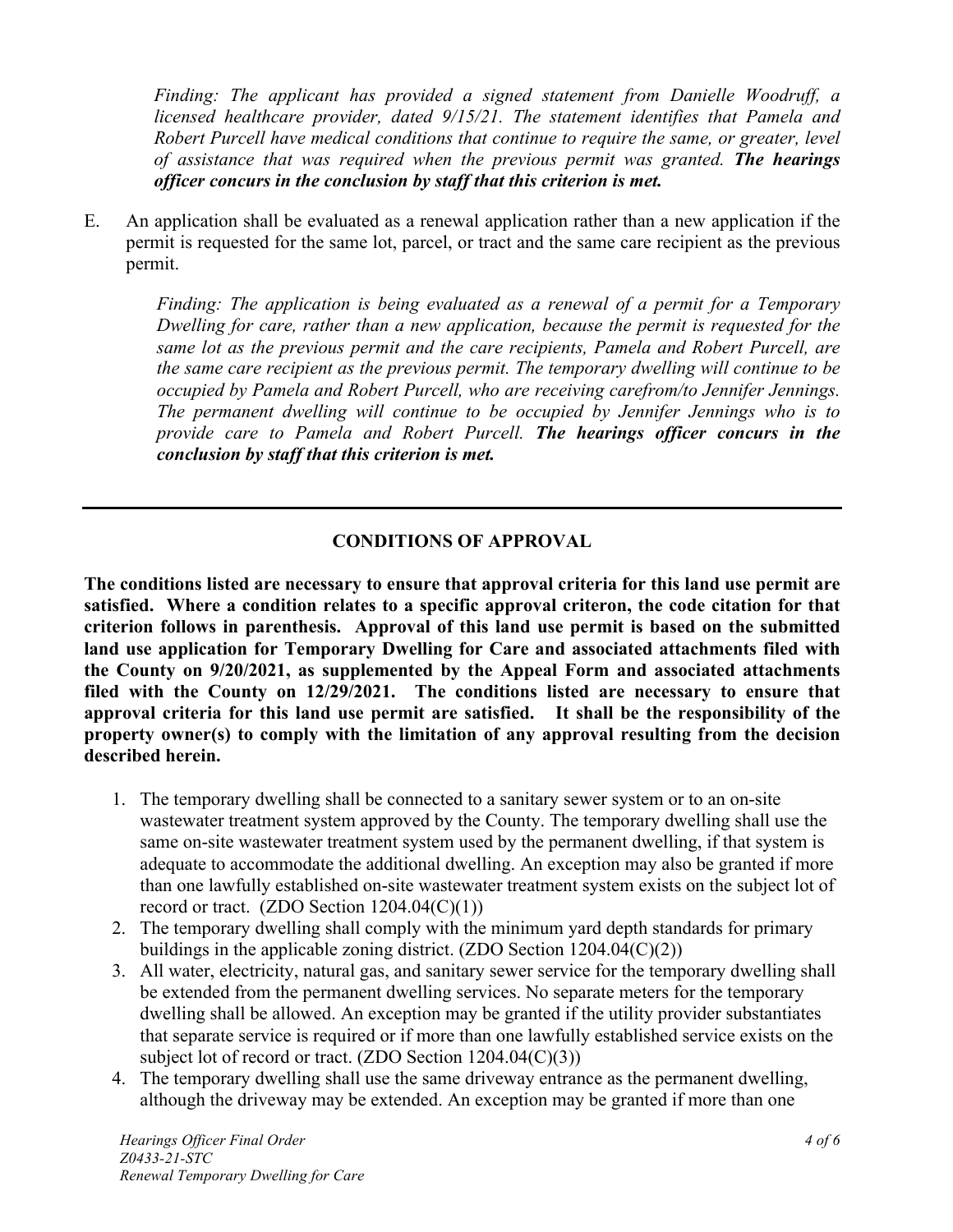lawfully established driveway entrance to the subject lot of record or tract exists. (ZDO Section 1204.04(C)(4))

- 5. The temporary dwelling shall be located within 100 feet of the permanent dwelling. This distance shall be measured from the closest portion of each structure. This distance may be increased if the applicant provides evidence substantiating that steep slopes, significant natural features, significant existing landscaping, existing structures, other physical improvements, or other similar constraints prevent compliance with the separation distance standard. The increase shall be the minimum necessary to avoid the constraint. An exception may also be granted if the temporary dwelling will be sited in the same or substantially similar location as a previous, lawfully established temporary dwelling for care. (ZDO Section 1204.04(C)(5))
- 6. A written statement shall be recorded in the County deed records recognizing that a dwelling approved pursuant to Subsection 1204.04 is temporary and that the temporary permit is not transferable when the property is conveyed to another party. (ZDO Section  $1204.04(C)(6)$ )
- 7. The temporary dwelling shall not be a source of rental income. (ZDO Section  $1204.04(C)(7)$ )
- 8. If the temporary dwelling is a manufactured dwelling or residential trailer, it shall be removed from the subject property when the permit expires or the need for care ceases, whichever first occurs. An exception to this provision may be granted if a temporary manufactured dwelling is converted to a permanent dwelling. Such a conversion shall be allowed only if the temporary dwelling complies with all applicable standards of this Ordinance for a permanent dwelling, including any that limit the number of dwelling units permitted on the subject property. If the temporary dwelling is a recreational vehicle, it shall be removed from the subject property or placed in a stored condition when the permit expires or the need for care ceases, whichever first occurs. A recreational vehicle shall be deemed to be placed in a stored condition when it ceases to be used for residential purposes and is disconnected from any on-site wastewater treatment system and all utilities other than temporary electrical connections for heating necessary to avoid physical deterioration. Storage of a recreational vehicle shall comply with all other applicable requirements of this Ordinance. (ZDO Section 1204.04(C)(8))

## **C. DECISION**

Based on the findings, discussion, conclusions, and record in this matter, the Hearings Officer APPROVES application Z0433-21-STC (Renewal of Temporary Dwelling for Care), subject to conditions of approval.

Dated: February 8, 2022

Carl D. Cox Clackamas County Hearings Officer